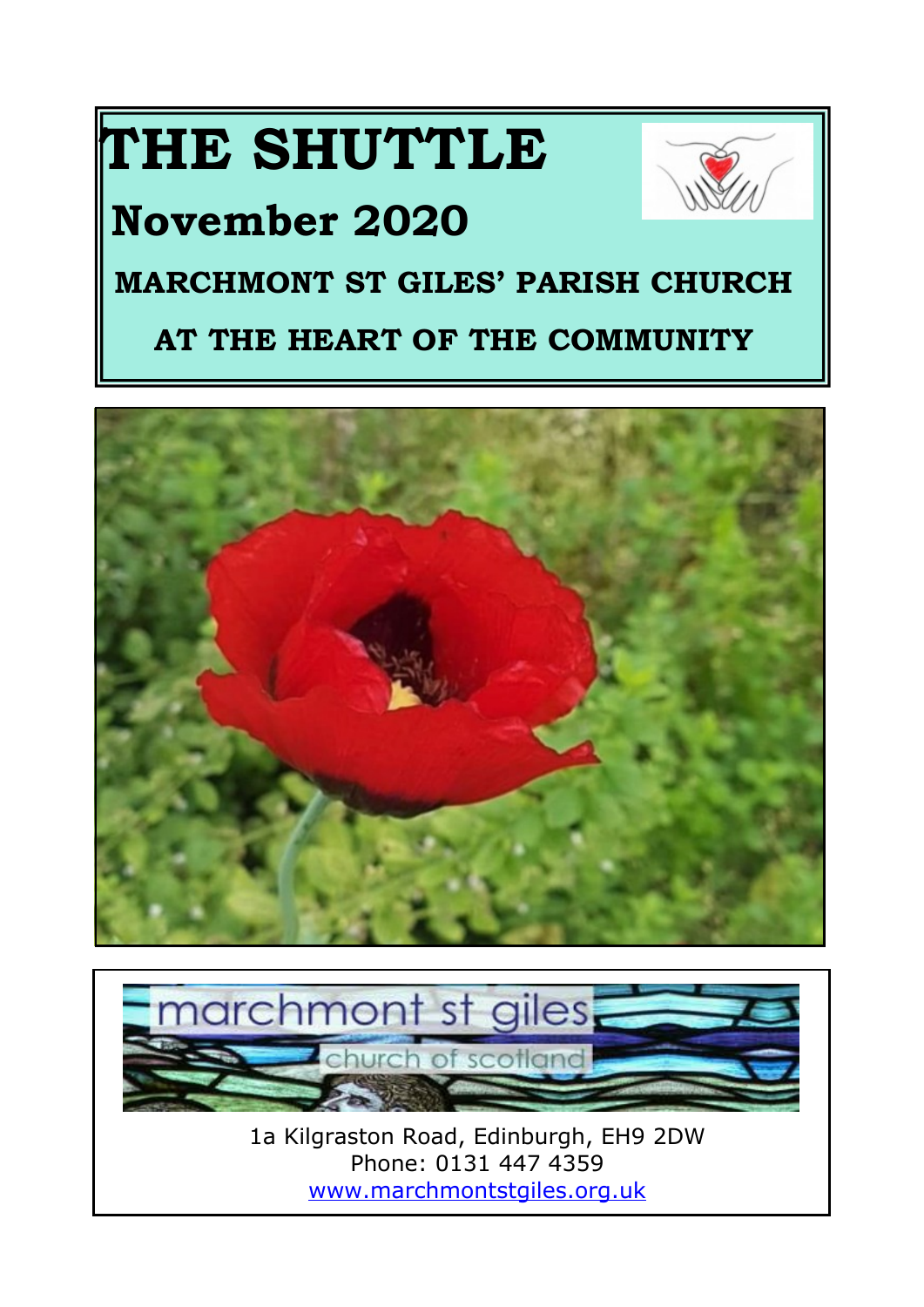# **Meeting Matters**

| Tuesday           | 8pm | Book Club                                         |
|-------------------|-----|---------------------------------------------------|
| Wednesday 12.30pm |     | Butterflies Plus is not on at present             |
| <b>Saturday</b>   |     | 10am - 12noon Morning Coffee is not on at present |

#### **November 2020**

| 8  | 9.30  | Junior Church on Zoom                            |
|----|-------|--------------------------------------------------|
|    | 10.30 | Remembrance Sunday Morning Worship in church     |
|    |       | and on Facebook Live / YouTube                   |
| 15 | 9.30  | Junior Church on Zoom                            |
|    | 10.30 | Sunday Morning Worship in church and on Facebook |
|    |       | Live / YouTube                                   |
| 22 | 9.30  | Junior Church on Zoom                            |
|    | 10.30 | Sunday Morning Worship in church and on Facebook |
|    |       | Live / YouTube                                   |
|    | 19.00 | Kirk Session on Zoom                             |
| 29 | 9.30  | Junior Church on Zoom                            |
|    | 10.30 | Sunday Morning Worship in church and on Facebook |
|    |       | Live / YouTube                                   |
|    |       |                                                  |

#### **December 2020**

| 6 | 9.30  | Junior Church on Zoom                            |
|---|-------|--------------------------------------------------|
|   | 10.30 | Sunday Morning Worship in church and on Facebook |
|   |       | Live / YouTube                                   |
| 7 | 19.00 | Kirk Session on Zoom                             |

13 9.30 Junior Church on Zoom<br>10.30 Sunday Morning Worshi

Sunday Morning Worship in church and on Facebook Live / YouTube

Front cover: Poppy at Scone Palace Walled Garden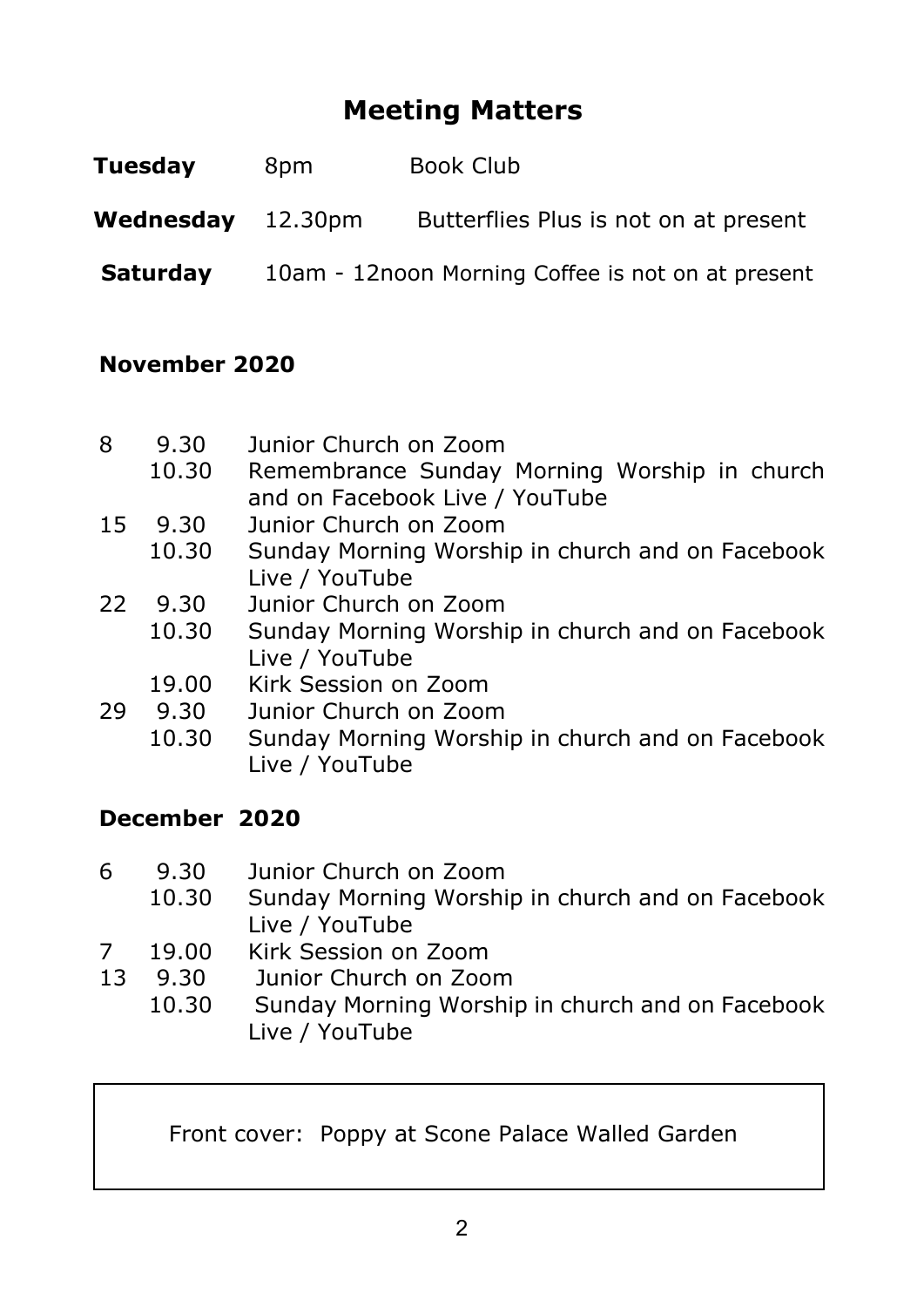#### **Reflection**

Dear Friends,

In this Season of Remembrance we give thanks for the living and the dead. I was in the graveyard this morning filming some of the graves of the boys and men who died in the First and Second World War. These local people, most of whom are buried overseas were loved by those in this parish and we can only imagine the grief and ongoing sadness their families lived with at the time.



When I read out the names of those who had died in the last year last Sunday, I was acutely aware of those who had died directly or indirectly as a result of Covid. The last year has taken its toll on all of us and in the face of death, the normal rites and rituals which are so important have been curtailed or stopped and it feels all the more unfair and unjust.

There are so many people who have been affected and I often reflect on those families who lived during previous wars, who did not have the funeral and all its organisation and coming together of friends and families to mark the death. We have rites and rituals for a reason. It helps us assimilate and mark an important event, even if poignant, and its loss adds to our loss. However, at this time of Covid we still have the ability to gather small numbers together and to watch streamed funerals at home.

This Sunday we will stand in Church or at home and remember those who have died in time of war. We cannot perform the same rituals; there are to be no parades, or standing shoulder to shoulder this year. We cannot lay wreaths in the normal way, but we have recorded the laying of the wreaths and they will be in Church this year, as part of the Remembrance Service.

I am struck by the poignancy of Remembrance as the first one in 1919 occurred in the middle of the Pandemic of that time and the large loss of life which contributed to the grief of the time.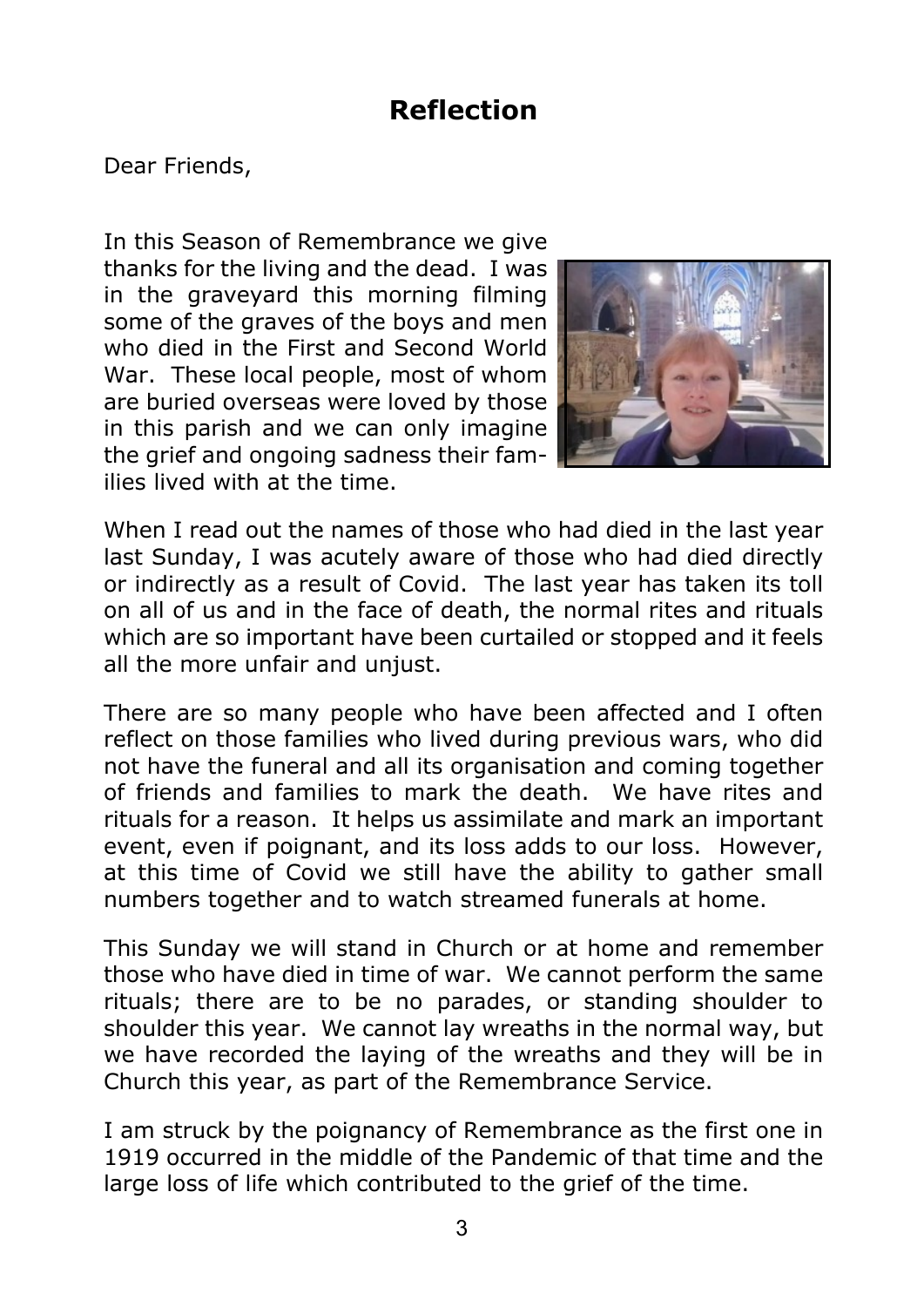As it is now less than 8 weeks to Christmas, as Christians we acknowledge the presence of God in our midst even in the reality and pain of death. Jesus walks with us every step of the way; we are not spared pain and suffering but we live with the confidence that we are never alone. We are called to comfort the grieving and care for the hurting.

Elsewhere in The Shuttle you will see information and a request about the Christmas Gifts for Craigmillar. Could I also make a plea and that is for groceries for Craigmillar. The team at Richmond Craigmillar have an enormous job on their hands with the number of zero contracts workers and minimum wage workers who cannot make ends meet, as well as people who have worked all their lives on minimum wage, who have been sacked. The need is acute and recently there is less support forthcoming from all areas. If you could put an extra couple of things in your shopping and drop it off at the Church, it would be greatly appreciated. This is a small but important way that we can support some of the most vulnerable people in our city.

We will begin filming for an online Advent Calendar which will be on Facebook and YouTube each day of Advent from 1st to 25th December. Any help will be appreciated. I need people to read a lesson or say a prepared prayer to camera. No experience required but all ages are required.

As the days get shorter and we spend more time indoors, don't forget to phone someone who is on your mind. We all need to look out for each other through this winter and to remember we will get through this and we know that the Spring will come again.

Jesus said:

*"I came that they may have life, and have it abundantly."*

In our own way, may we reflect on the good things we have, and how we can be a blessing to others at this time.

Karen K Campbell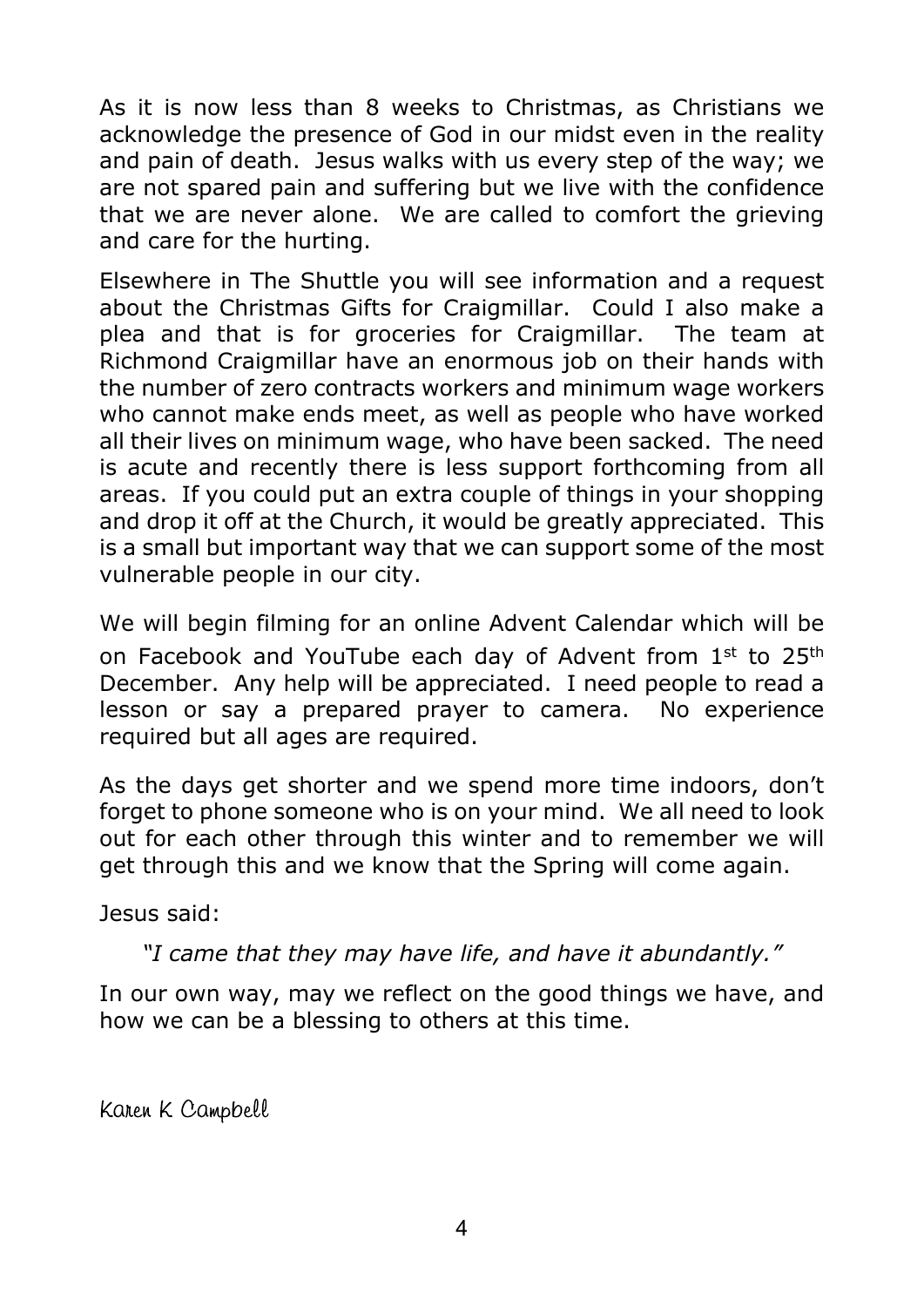## **Butterflies Cafe**



News from Nicci at Butterflies Cafe is that more tables and chairs have been added while maintaining social distancing so there is lots more room to sit and enjoy Butterflies fare.

The cafe is opening from 10am at the moment but this could be subject to change.

Nicci's social media post on Friday 6th

November: One of the many nice things about working in a small cafe is that you get a chance to chat with folk. Last week a customer mentioned that their father wrote books about traditional life and skills in the Highlands and Islands. I ordered one and it arrived today.

Fact of the Day from The Island Blackhouse by Alexander Felton: People were living in stone built, heather and bere-straw thatched "Blackhouses" right into the '60s", with their chickens and cattle. Some were even wired for electric lighting.



You can follow Butterflies Cafe's Fact of the Day, Monday to Friday on Facebook and Twitte[r @ButterfliesCafe](mailto:@ButterfliesCafe.)



## **October quiz**

The book of Esther is unique because it does not mention which word?

God

Quickly answered by Christine Macleod shortly after The Shuttle was published last month.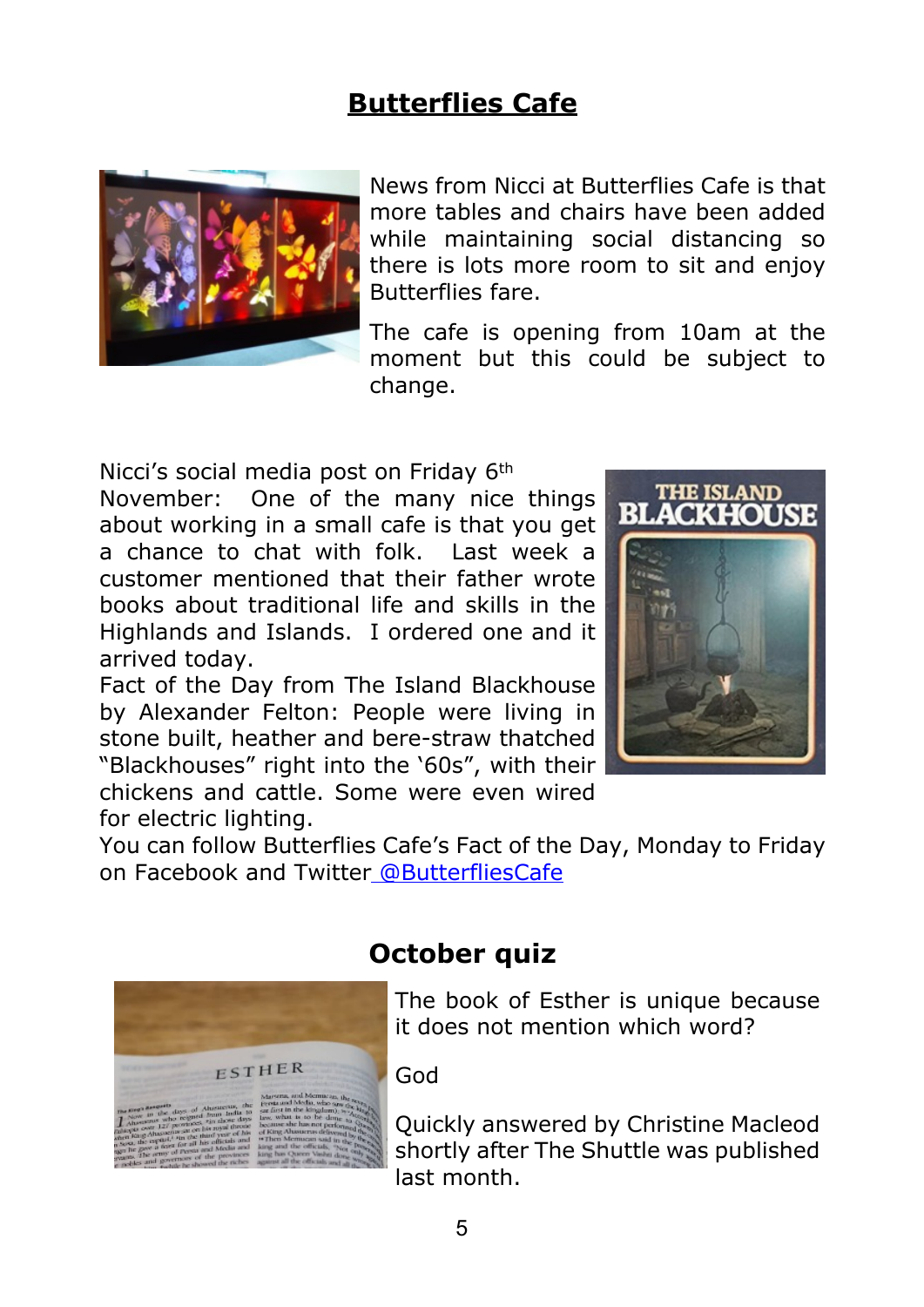## **Remembrance**

#### **Lest We Forget**

The Gardens of Remembrance were opened in Edinburgh and Glasgow in services filmed by Legion Scotland and led by Marchmont St Giles' Minister, Rev Dr Karen Campbell, Padre to Legion Scotland. You can join the services on Legion Scotland's Facebook page.





You can visit the Edinburgh Garden of Remembrance next to the Scott Monument.

Due to Covid restrictions, attendance at Marchmont St Giles' Remembrance Service on Sunday 8th November is by pre-booked seats only. If you have not booked a seat and wish to attend, please contact the Minister who can let you know if seats are available (contact details p.20). Although the uniformed organisations cannot be there in person to bear the standards and lay wreaths, they will take part as usual with pre-filmed footage as part of the service.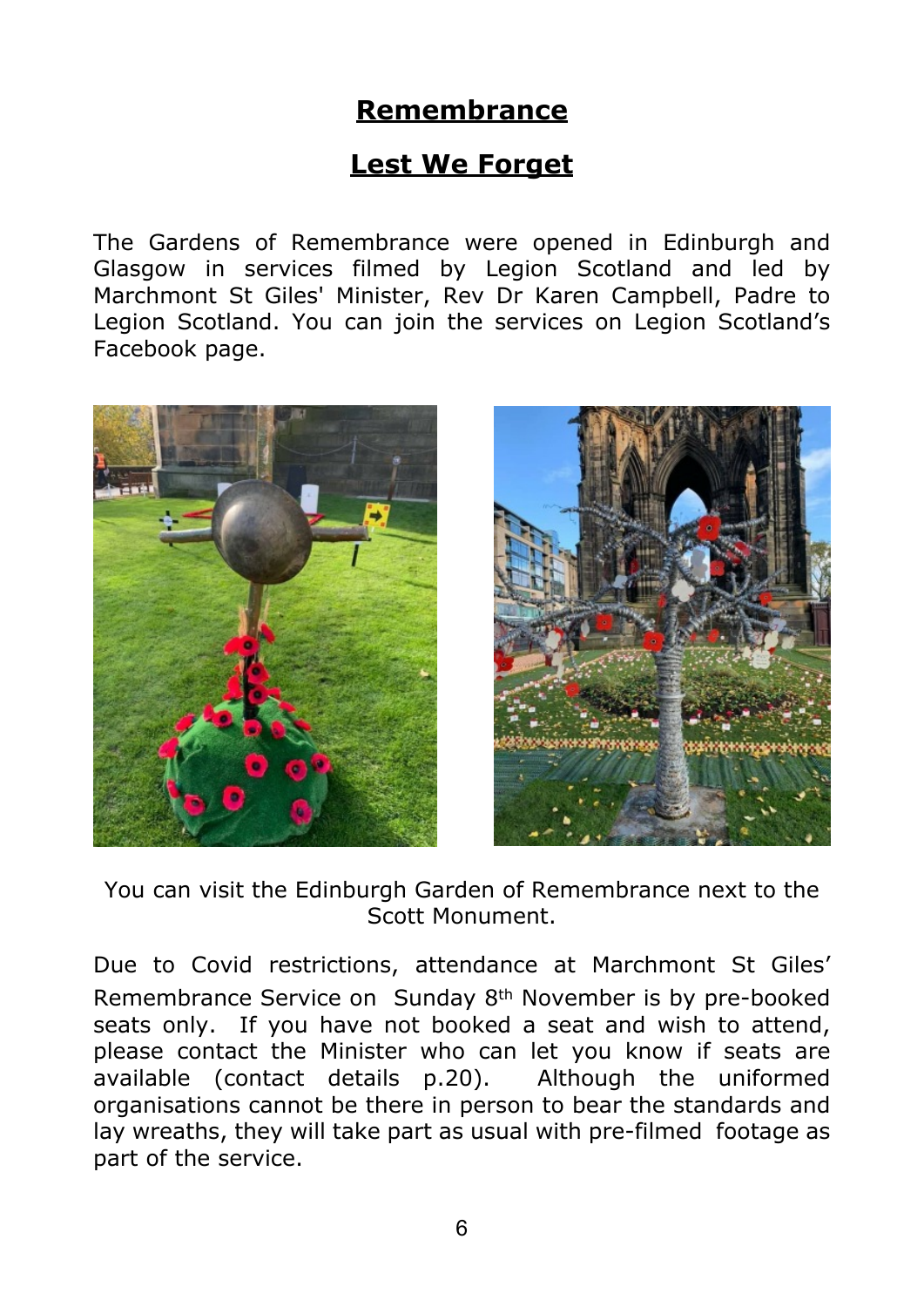

Legion Scotland invites you to join others around Scotland to observe the two minute silence at 11am on 8th November on your doorstep. So, if you are joining MSGs' Remembrance Service on Facebook Live on Sunday, be ready at 11am to step outside.



If you can't make it along to the Gardens of Remembrance in Edinburgh, Glasgow or Inverness, you can plant a virtual tribute on Poppy Scotland's Virtual Field of Remembrance by clicking this link: [https://www.poppyscotland.org.uk/virtualfield]( https://www.poppyscotland.org.uk/virtualfield )

You can add a name of a loved one and your personal tribute then a remembrance cross, or another symbol of your choice, will be planted in their memory on the Virtual Field.

(All photos by Mark Owens of outtherephotography. Thank you, Mark)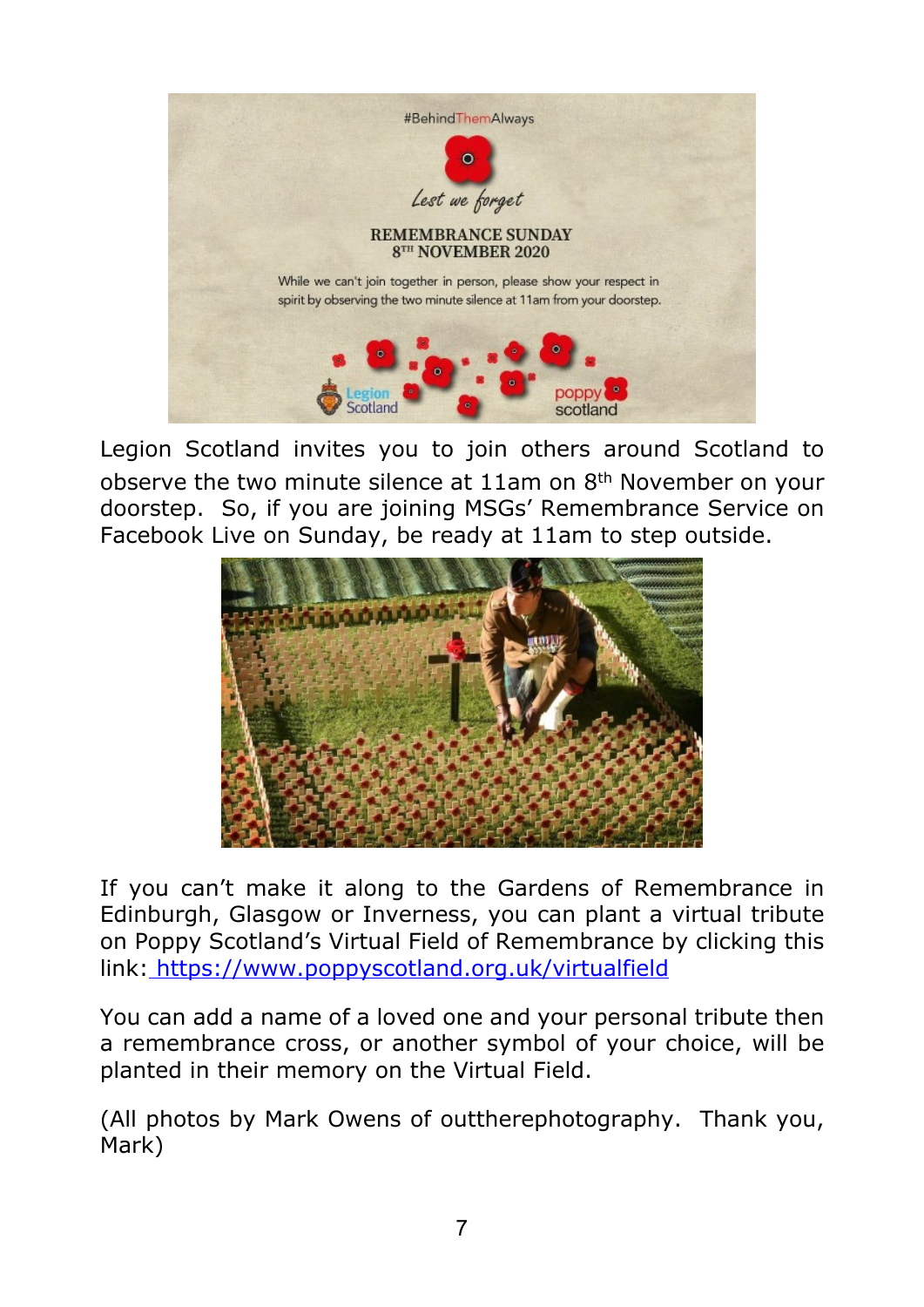#### **CHURCH FAMILY & PARISH NEWS**

#### **We give thanks for the life and service of:**

Janet Grant, a resident of Marion House, who died on 16<sup>th</sup> October.

Margaret Allen, a member of the congregation, who died on 30<sup>th</sup> October.

#### **Children and Families**

The children and their families continue to meet on Zoom at 9:30 on a Sunday morning before the main worship service. As always, it is a great time to catch up and learn about the Gospel together. It has been wonderful to see some children return, on occasion, to join us in person for the main worship service at 10:30. Whether on Zoom or in person, it is always a delight to see one another!

Christmas is not too far away, and planning is well on the way for yet another MSG Nativity play. This year the Nativity Play will be presented in a new way, so stay tuned for upcoming announcements on what you can expect and how you might become involved.

#### **Helping to Make MSG' Tick**

Here we would usually have a rota of Who is doing What When to help MSG run smoothly. Instead, this space can be used to express our continued thanks to our Minister, Karen, for the time and energy she gives to keeping our congregation together and supported through this time of Covid and to let her know that all she does is hugely appreciated. Grateful thanks, too, to the wider team who, along with the Minister, have prepared the church in order to welcome people through its doors again, while continuing to live-stream the services for those who continue to worship at home.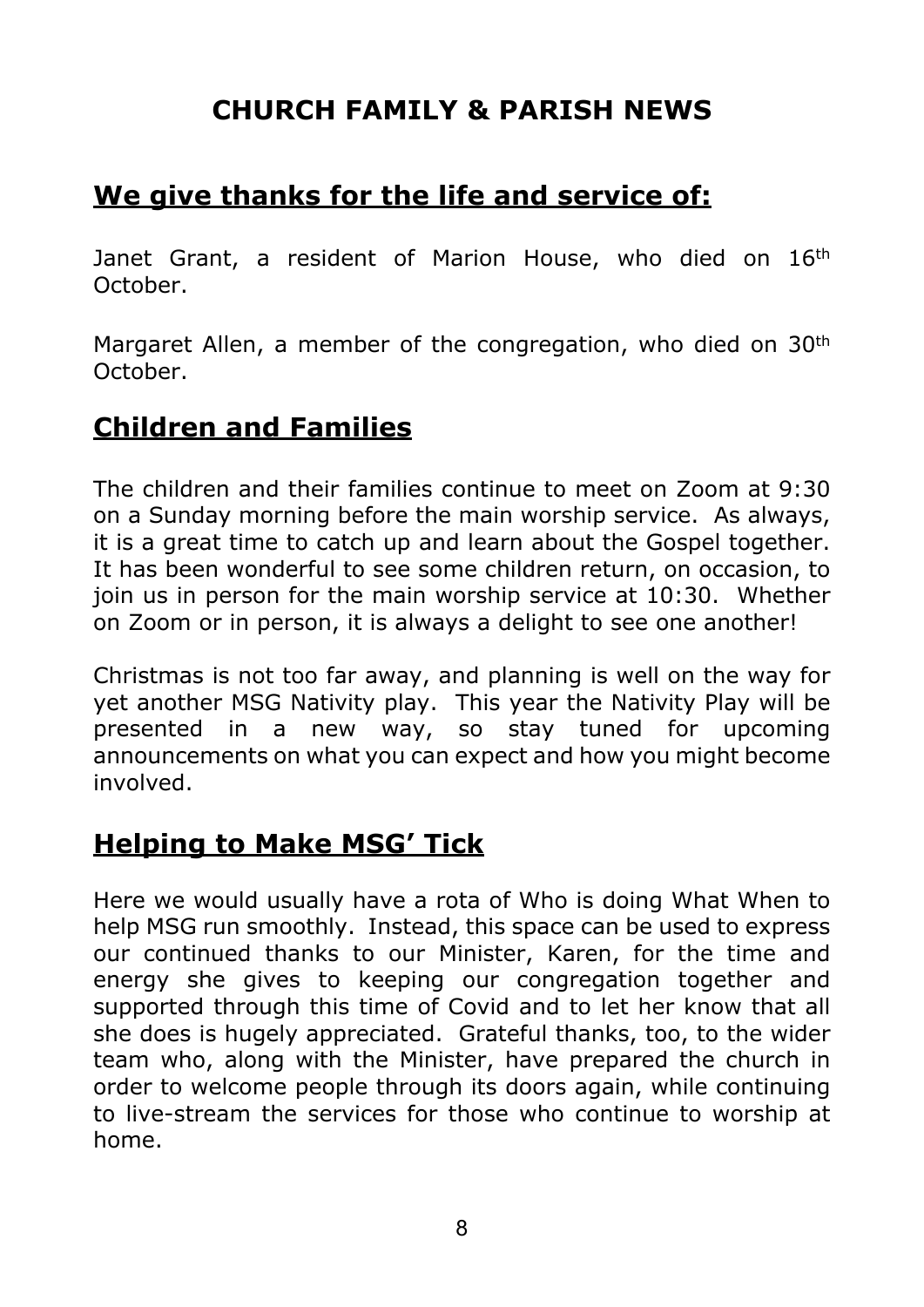# **Volunteers**

We would be pleased to have more volunteers on Sunday mornings to clean and air the church before and after services. Please contact the Minister\* if you are able to help. Also, Al, Andrew and Sue would greatly welcome volunteers to live-stream Sunday services. It will give you the opportunity to learn a new skill, with interesting and easy-to-use new streaming equipment and will give you a sense of achievement when a service is successfully streamed. Both of these are important tasks for the church. Cleanliness in times of Covid is vital and live-streaming means our church community can still be together without being in church.

## **Marchmont St Giles' Website**

Please continue to click on The Shuttle: Community Extra on the home page of the MSG' website for updated information about Covid and our church and local community.

Our choir's singing is too good to keep to ourselves, so recordings of hymns and anthems are on MSG' website, Churches around Scotland are hearing our choir at their services and you can listen, and sing along, by clicking on Services then Hymns and Anthems.

# **Covid Restrictions**

Scottish Government restrictions at Tier 3 for Edinburgh mean that the Minister is currently unable to visit people in their homes but continues to be in contact by phone and Zoom.

# **Advent**

Please let the Minister\* know if you could read a lesson or say a prepared prayer on camera for MSG Advent calendar which will be on Facebook, YouTube and Twitter daily from 1<sup>st</sup> to 15<sup>th</sup> December.

## **Minister's weekly email:**

If you would like to receive the Minister's weekly email please let her know.\* It's a good way to keep up-to-date with MSG and Butterfly Cafe news.

\*Email: kkcampbell@churchofscotland.org.uk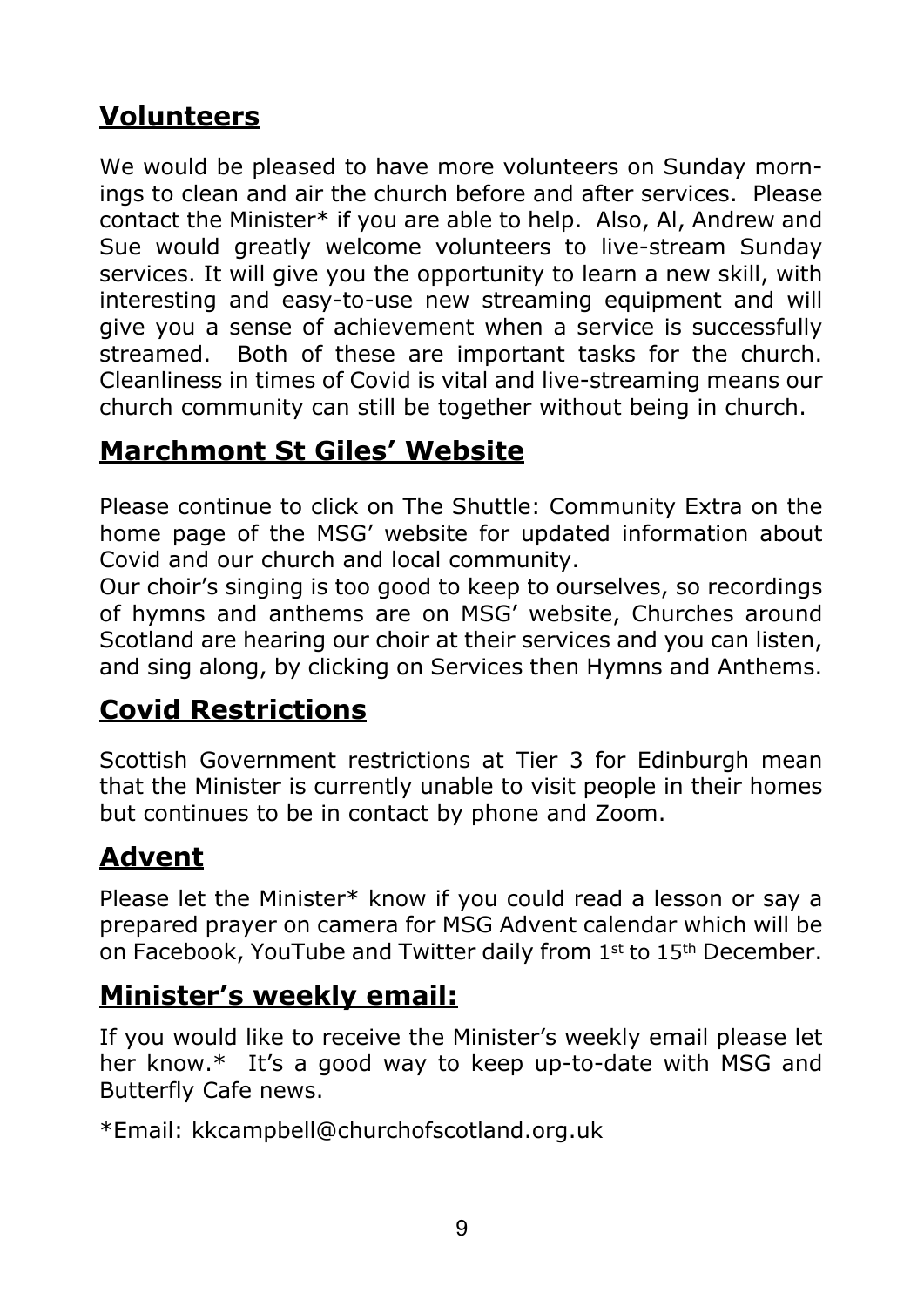## **Church of Scotland News**

**Scottish Interfaith Week - Global Faith Engagement.** Scottish Interfaith Week, which this year runs from 8-15 November, provides an opportunity for interfaith groups, faith communities, schools, organisations and local communities across the country to celebrate Scotland's religious diversity.

As part of the celebrations, this year there is a fantastic opportunity to connect with interfaith activists from across the globe during the 'Connecting Globally: Interfath Engagement in an Interconnected World' for more information go to http://scottishinterfaithweek.org . The online event will have award-winning guest speakers from Israel, the USA and New Zealand.

**Kirk welcomes Nuclear Ban Treaty.** The Church of Scotland has welcomed the news that 50 countries have now ratified the Nuclear Ban Treaty. This means that nuclear weapons will be banned in the same way as chemical and biological weapons, land mines and cluster bombs. The Church has consistently opposed the possession, use or threat to use nuclear weapons for over 30 years and has explicitly backed the Nuclear Ban Treaty. It has also called on the UK Government to disarm its nuclear weapons and to support the Treaty process.

**Coronavirus Diaries**: The Life and Work feature, Coronavirus Diaries, focusing on the situation of one of our overseas partners, is published each Wednesday. Rev Dr Kenneth Ross, who previously wrote from Malawi at the start of the pandemic, provides an update but says it is the situation in Scotland which is upsetting his plans. Read his Coronavirus Diary. https://www.lifeandwork.org/features

**From Elder Statesman to Elder Churchman**. Only weeks after the Right Rev Dr Martin Fair was finally installed into office his successor as Moderator of the General Assembly of the Church Scotland has been named. Former Liberal Democrat leader in the Scottish Parliament and Deputy First Minister Jim Wallace has been will named as Moderator Designate. Lord Wallace of Tankerness is the first Orcadian and only the second elder to become Moderator. Ordained as an elder in what was St Bernard's Church in Stockbridge, Edinburgh in 1981, he has been a member of the Session of St Magnus Cathedral since 1990.

"As an elder, I hope my year will be a source of encouragement to other elders and members of congregations who already play a very full part in the life of their church and communities" he said following the announcement. **Charles**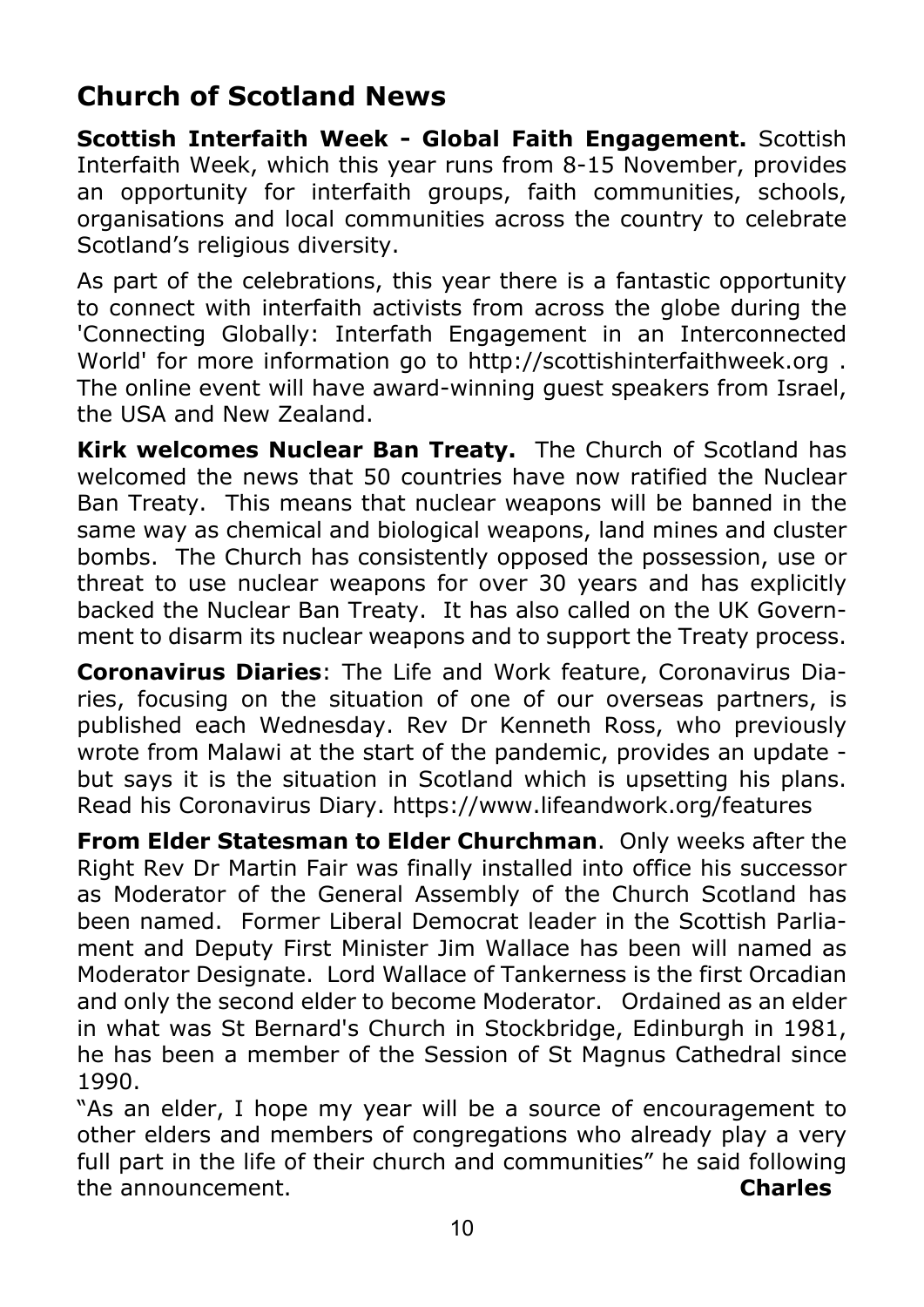# **Caring for and sharing with Craigmillar**.

The donation of bags of shopping with foods and toiletries continues week on week and is gratefully received at Richmond Craigmillar Parish Church. The FareShare project supplies those who are struggling to make ends meet and clients of the service are able to make a selection of 15 items including fresh and tinned goods and bread. They are asked to pay £2 if they can in but often folks are unable to do so. We heard recently of some families who had no food at home save for what they had got from FareShare.



Our caring in Craigmillar extends to the local schoolchildren. In recent years our collection at the Gift Service in December has gone to the Primary School. This year is the same but different. To allow for a suitable period of quarantine it will be necessary to have the gifts in the Church before Sunday 13<sup>th</sup> December. Please annotate the gift with a note of the age range and gender for the gift.

**CrossReach** - the Social Care arm of the Church of Scotland provides healthcare services in support of a variety of needs for all ages. An appeal earlier this year raised over £275,000 which has been used to supply PPE to keep staff, residents and users of CrossReach services safe. However the ongoing nature of the pandemic has put considerable strain on the finances and there is a further plea for financial assistance.

If you are able to make a one off contribution or give on a regular basis your donation will be gratefully received.

You can send a cheque or use the online justgiving page. Remember too that as a taxpayer you can enhance your donation at no cost to you by using *giftaid.* **Charles**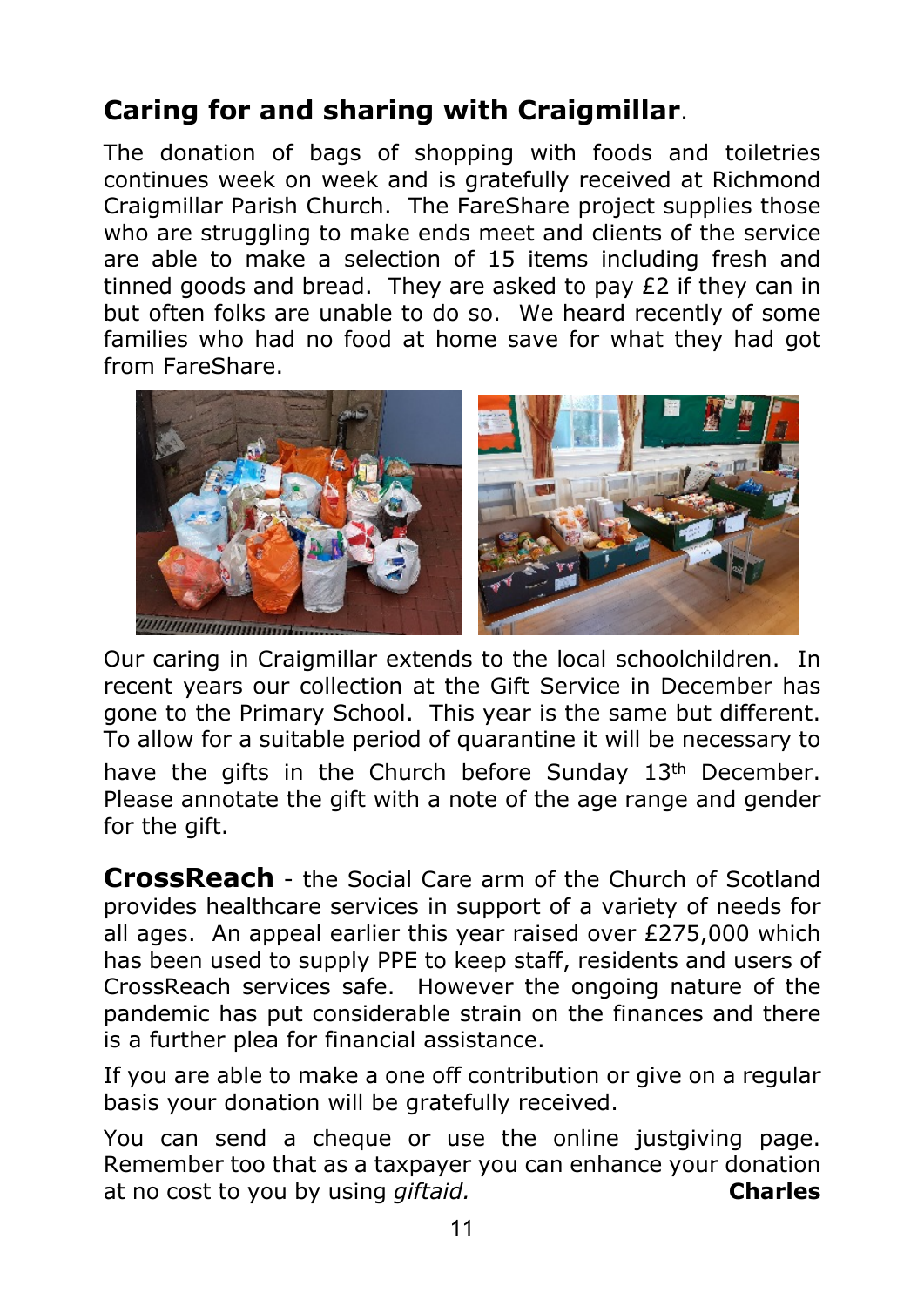# **Book Club**

MSG's Book Group is halfway through Sam Wells' *Walk Humbly: Encouragements for Living, Working and Being*. Although a relatively small book, each of the eight short chapters are packed full of food for thought.



The Book Group meets on a Tuesday evening on Zoom and often find ourselves in deep and lively conversation. Sam Wells urges us to slow down, reflect and to be present to the mystery both within us and surrounding us. Here are a few reflections on our Book Group experience from those who gather on a Tuesday evening:

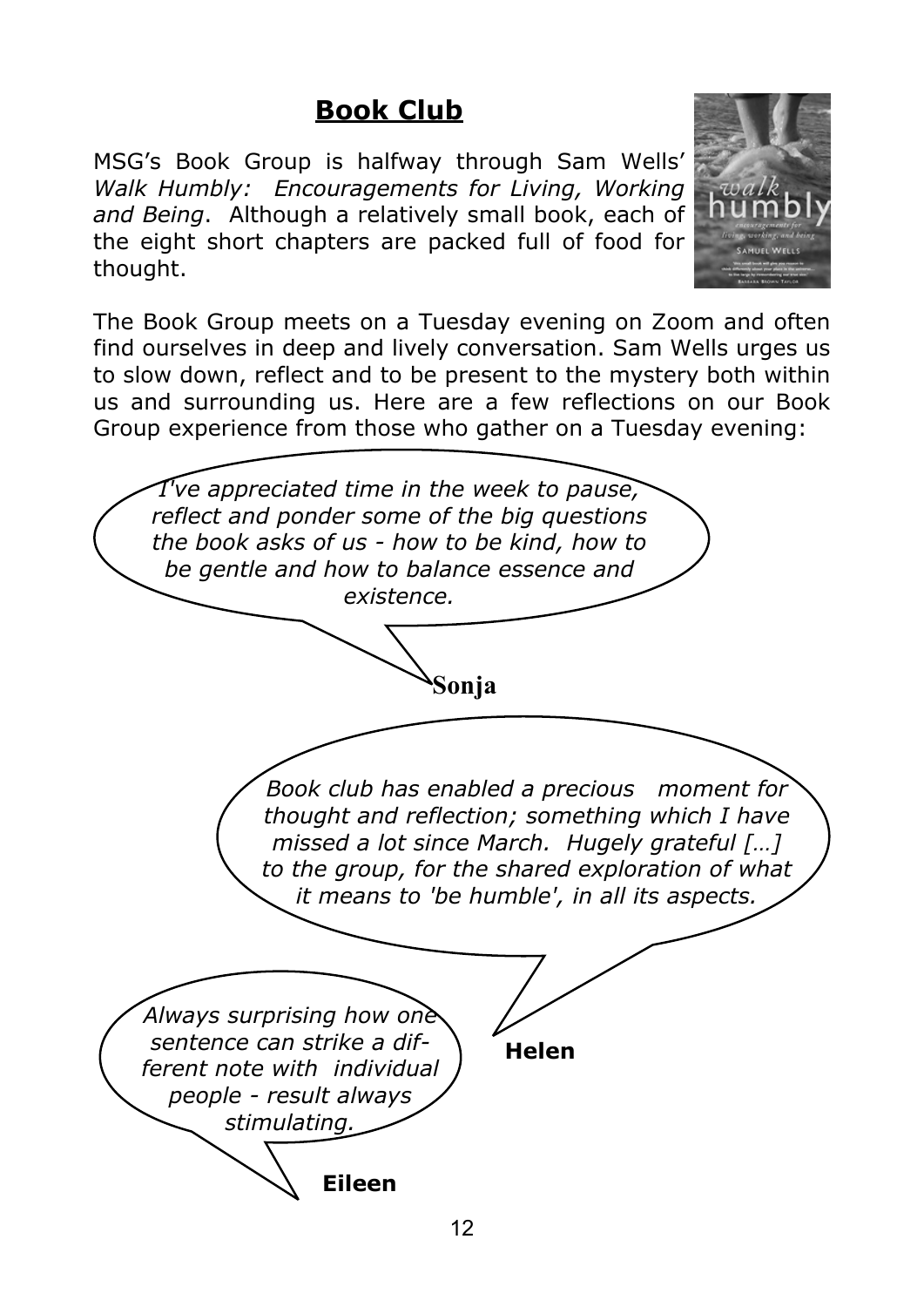

For further information about the Book Club contact Julia by email: jcato@churchofscotland.org.uk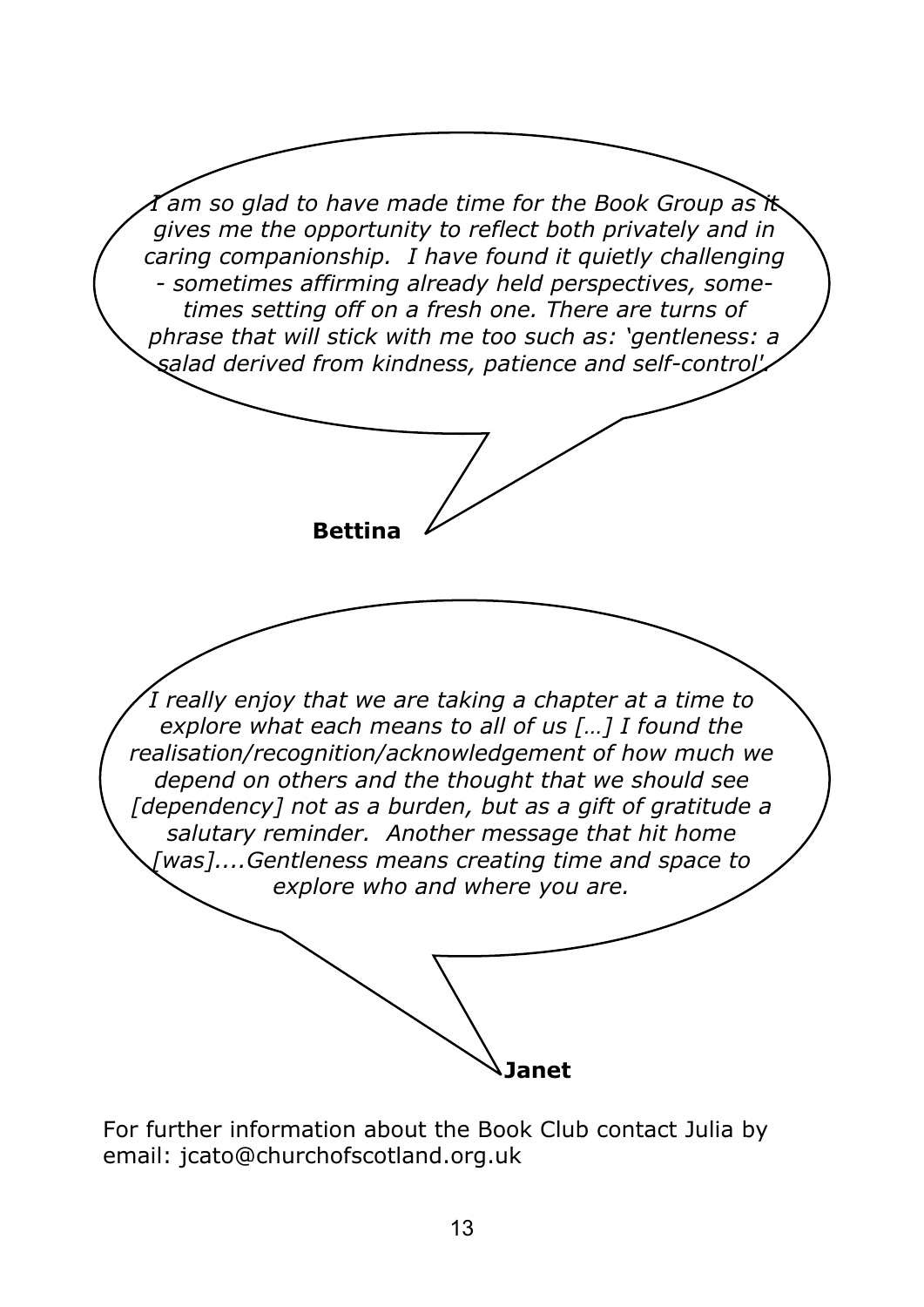#### **We Will Remember Them**

Anyone who knows the islands of the Mediterranean cannot fail to be impressed by the country/archipelago known as Malta; and in particular its resolute and determined people - the Maltese. Every seafaring nation knew Malta was a strategically important island - midway from East to West, and from North to South - and with the deepest and largest natural harbour in the Med it could accommodate massive naval fleets and control the seas around it. Over millennia it has been subjected to marauding raids and occupation from the Phoenicians, Egyptians, Romans and Moors.

 In more recent times the Knights of Malta built hospitals and prepared fortifications and kept the Ottomans at bay in the 16th century, only for Napoleon to conquer it and empty the churches of all their gold in 1798. The Maltese managed to get word to Britain to come to their rescue, and Nelson sailed a task force into Valletta harbour and kicked the French out. Malta became a British Protectorate in 1813, and eventually gained its independence in 1964, subsequently joining the EU in 2004. However, through all history, perhaps its most famous period was when it stood defiant against the might of the German and Italian airforces in World War 2. King George VI subsequently awarded the entire island population the George Cross and this is proudly displayed on the Maltese Flag to this day. (Flag origins:

<https://www.knowingmalta.com/blog/it-is-red-and-white-it-is-malta>



My Dad first encountered Malta in 1948, at night, when he was being shipped out to Singapore and Malaya for his National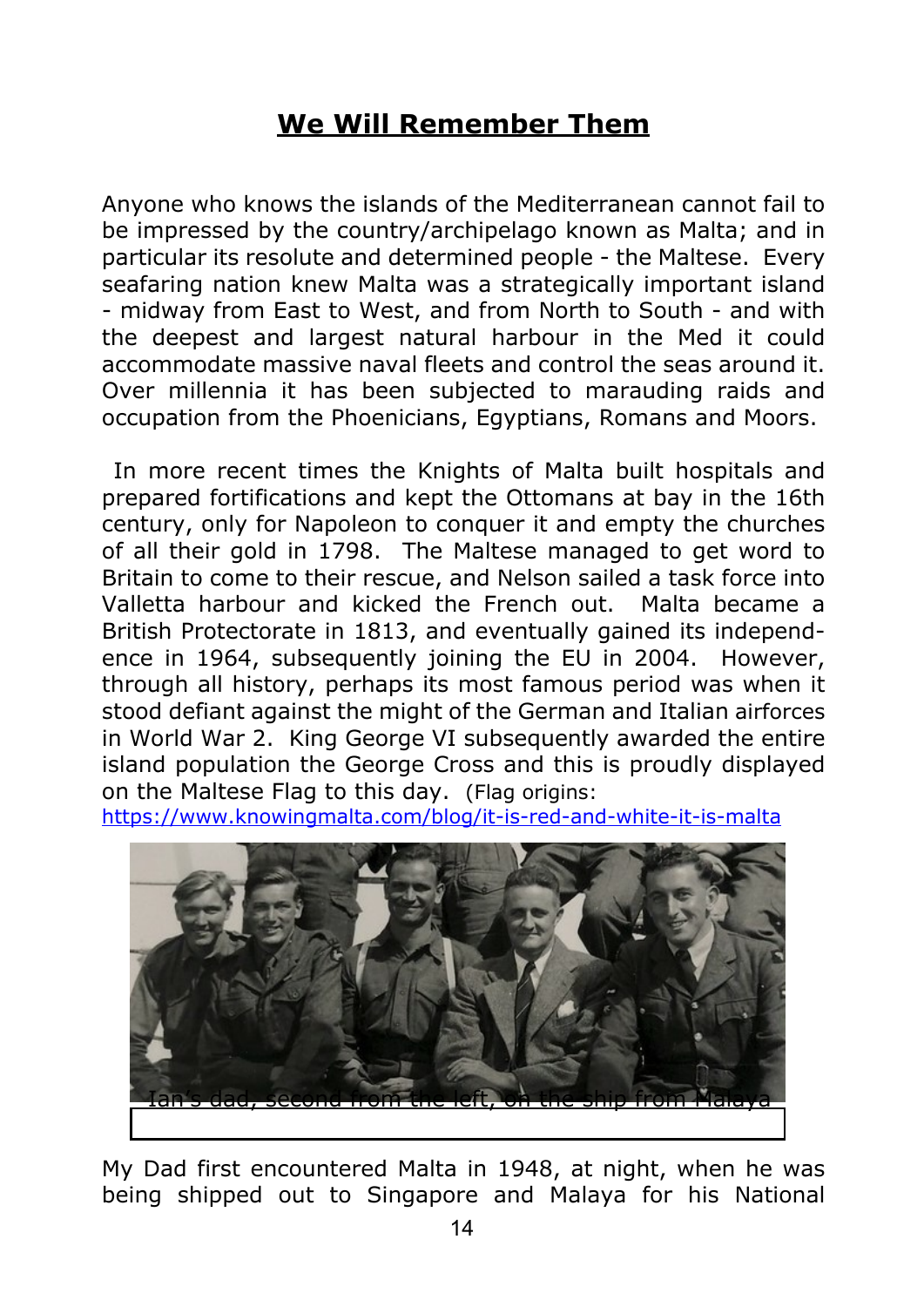The captain of the ship called for all hands on deck to pay respects to Malta as they sailed past. The island was about 20 miles away, but everyone could clearly see all the lights on the island and ships at anchor as there was no longer a curfew. He vowed he would go back one day. And so it was, 30 years later Mum and Dad took a package holiday to Malta and they stayed at a guest house called the Point de Vue. This building was previously used as an RAF Officers Mess and still had bullet holes from strafing in the doorway. It was situated across from the fortified former capital of Malta, Mdina, where they met several lovely people who became lifelong friends. (Mdina and Rabat:

<https://www.maltauncovered.com/malta-island/mdina-rabat/>

They preferred to travel in the Autumn as it can be stiflingly hot - 40 degrees Celsius in Summer. All the drivers in Malta used to drive "in the shade", rather than just "on the left", and with the myriad of potholes, the dodgems at the local funfair was a walk in the park compared to getting about by car on the island. They introduced traffic lights in the '70s, but they were optional! Likewise speed limits, and MOTs. And all the old and unwanted Bedford, AEC, Leyland and Ford buses made in Britain were exported to Malta, where they were all painted orange, individually decorated indoors and operated on local bus routes run by a single family - for decades - using the same bus. Aviva Buses took over all the routes when Malta had to comply with EU exhaust emission directives. Good for the environment and health; shame about losing one of the quintessential things about Malta. (Bus Photos: <https://www.alamy.com/stock-photo/malta-bus.html>

Like Britain, Malta celebrates Remembrance on the 2nd Sunday in November at their National War Memorial just outside Valletta City Gates. It is very well supported as it is not possible to forget - the bombed Opera House remains a ruin just inside Valletta as a tribute to those who fell.

In 1985 Mum and Dad were attending the outdoor Service when one of the flag-bearers nearby was taken ill. Dad went to help the man and once he was sat down and safe asked if he could help and ended up marching the flag back to barracks and joining the others for a beer once it was over.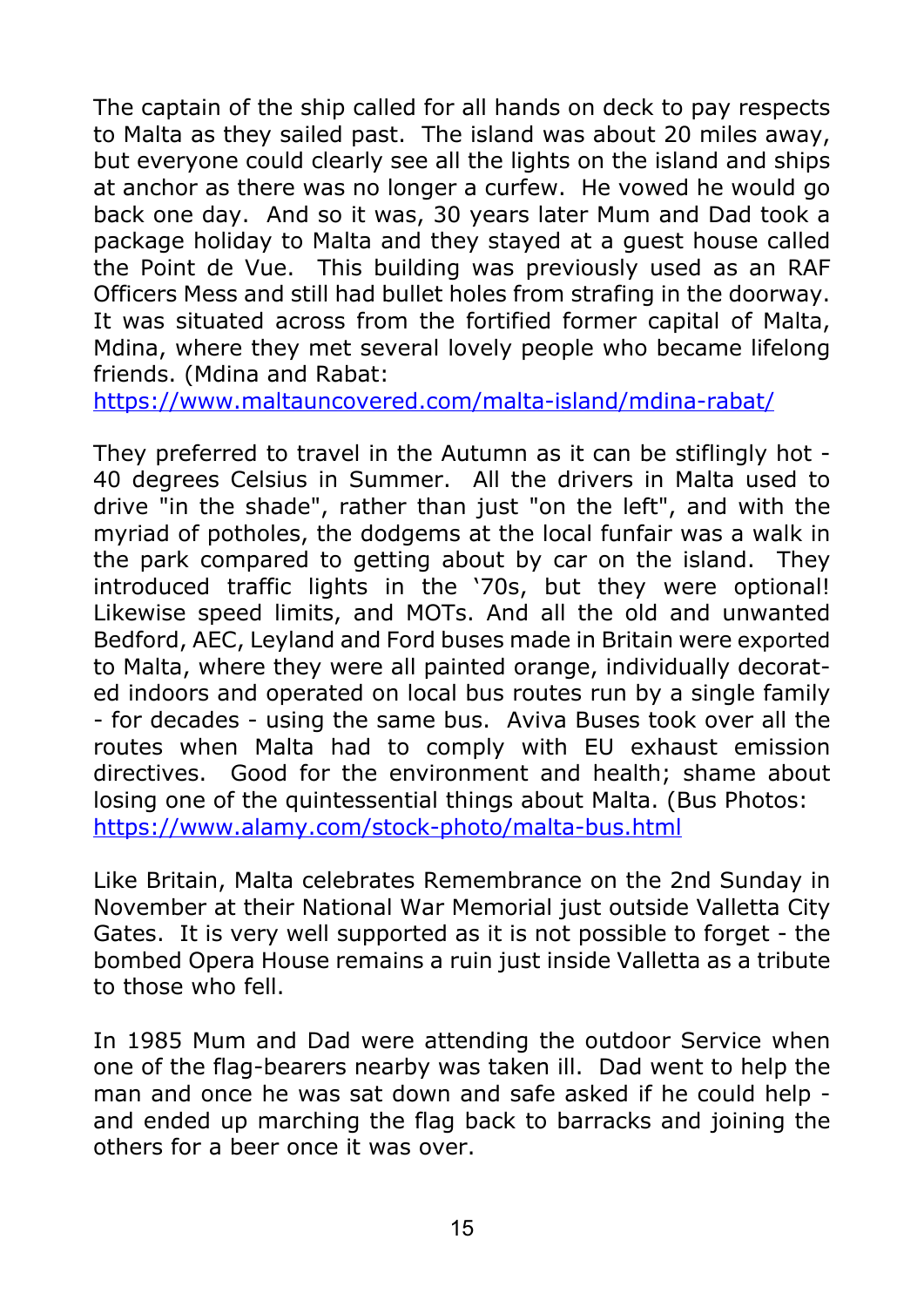

The next year Dad was invited to be a flag-bearer and this time went with his medals, cap and white gloves. Here's a link to Royal British Legion - Malta:

[http://www.rblmalta.org/RBLMAL](http://www.rblmalta.org/RBLMALTA/Remembrance_Day.html) [TA/Remembrance\\_Day.html](http://www.rblmalta.org/RBLMALTA/Remembrance_Day.html)

There are 365 churches in Malta and Gozo - that's right, one for every day of the year - mostly Catholic churches, and Malta has remained for years the country with the highest percentage of practising Catholics. The whole island came to a halt when Pope John Paul II visited in 1990 and 2001. But, there IS a Church of Scotland congregation in Malta. To give its full title: St Andrews Scots Church, Malta : A Union of Church of Scotland and Methodist Congregations in Valletta - the only ecumenical partnership between them in the world - which reflects their origins, going back over 150 years. It is well worth a visit :<www.SaintAndrewsMalta.com>

We visited "Malta's International Church" on Sunday 12 November 2017, and it felt very familiar! We used CH4 for all 5 hymns: 161 O God our help; 259 Beauty for Brokeness; 807 Offering and Doxology; (to tune 468 Blaenwern): "By a monument of marble"; and 528 Make me a channel of your peace. We had the stirring sounds of the bagpipes whilst the wreaths were laid, followed by a lament. It was a lovely service, but that was only half of it. We broke for coffee for just 10 minutes, then the Minister gathered everyone - about 30 of us - behind the piper (Maltese Army Sergeant) as he piped us through the streets and Sunday crowds of Valletta, to the same National War Memorial where Dad had paraded over 30 years before. Here the Minister said words to remember those from the Church and local community who had given their yesterday, so we could live our today. Very touching. Always emotional with the skirl of the pipes. And as we go our own way to live our lives, trying to be mindful that many, many people had 'paid it forward' so we can enjoy our holidays. We will remember them.

<https://www.legionscotland.org.uk/Event/remembrance-sunday-national-event-2020>

#### **Ian Moss**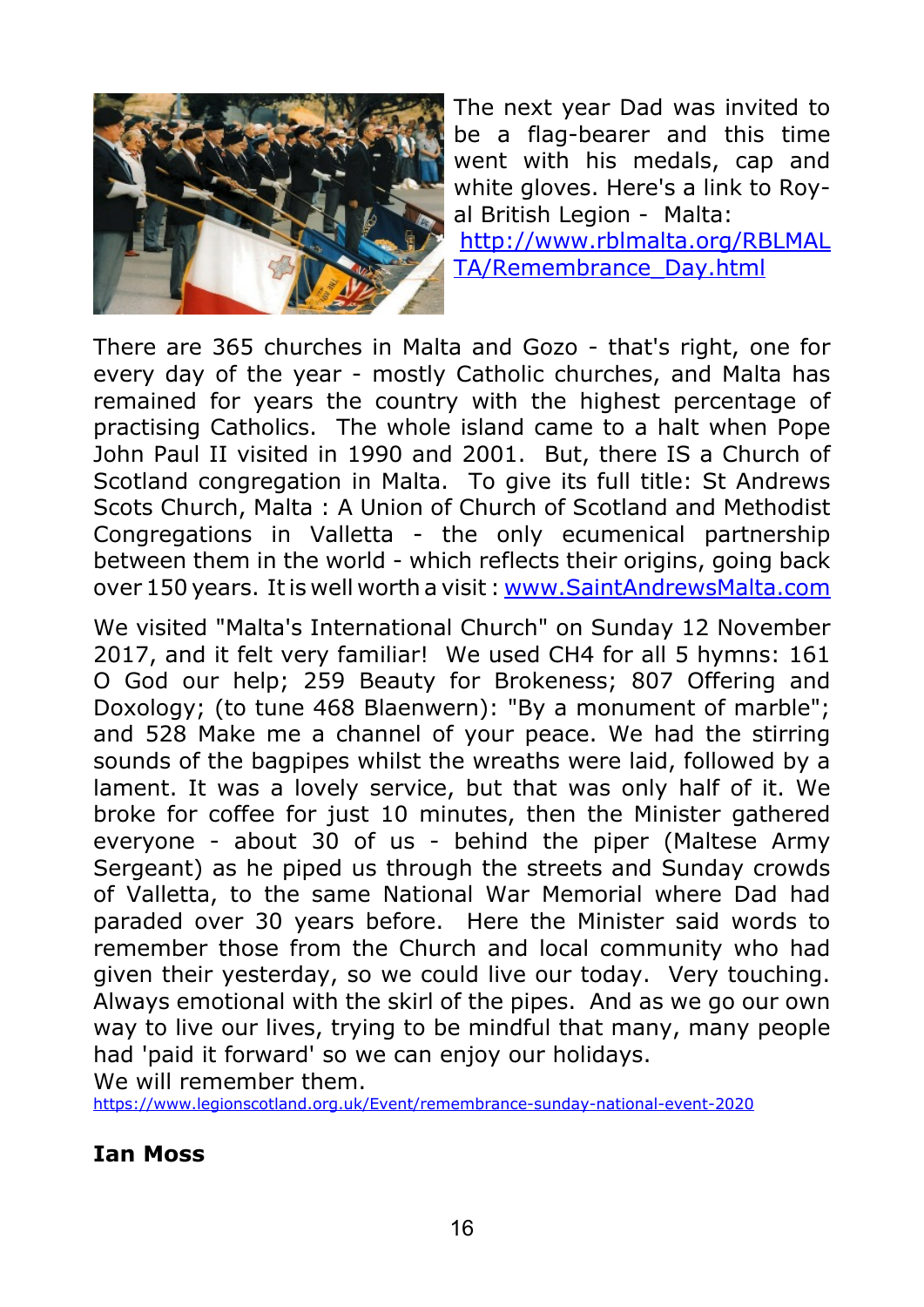#### **From The Church of Scotland on Facebook and Twitter**

## **The Listening Project**

Through 'The Listening Project' the Church of Scotland is looking to hear from everyone who is 16 and older across the Church on their experiences of faith and Church during the Coronavirus pandemic.

Regardless of your connection or involvement with the Church, and whether you have a big story to tell or simply something small to share, Trhe Listening Project wants to hear from you.

Fill in the survey, which is confidential and only takes a few minutes, on The Church of Scotland website: https://www.churchofscotland.org.uk or if you do not wish to fill the form in online you can order an alternative form by emailing: ListeningProject@churchofscotland.org.uk

## **Explore Your Call to Ministry**

The Church of Scotland's Faith Nurture Forum is planning a series of Discernment webinars to encourage people to consider their own personal journey into one of the recognised ministries of the Church of Scotland, i.e. Ministry of Word and Sacrament, Ordained Local Ministry, the Diaconate, and the Readership. Are you considering exploring your own personal journey into ministry? Church of Scotland's next Discernment webinar takes place on Wednesday 11 November from 12:30-1:30pm. The host is Dave Kendall, Chief Officer of the Church of Scotland.

Sign up for your free place now. To receive an invitation to join this or any of the other webinars, contact the recruitment team at[:](mailto:ministry@churchofscotland.org.uk) ministry@churchofscotland.org.uk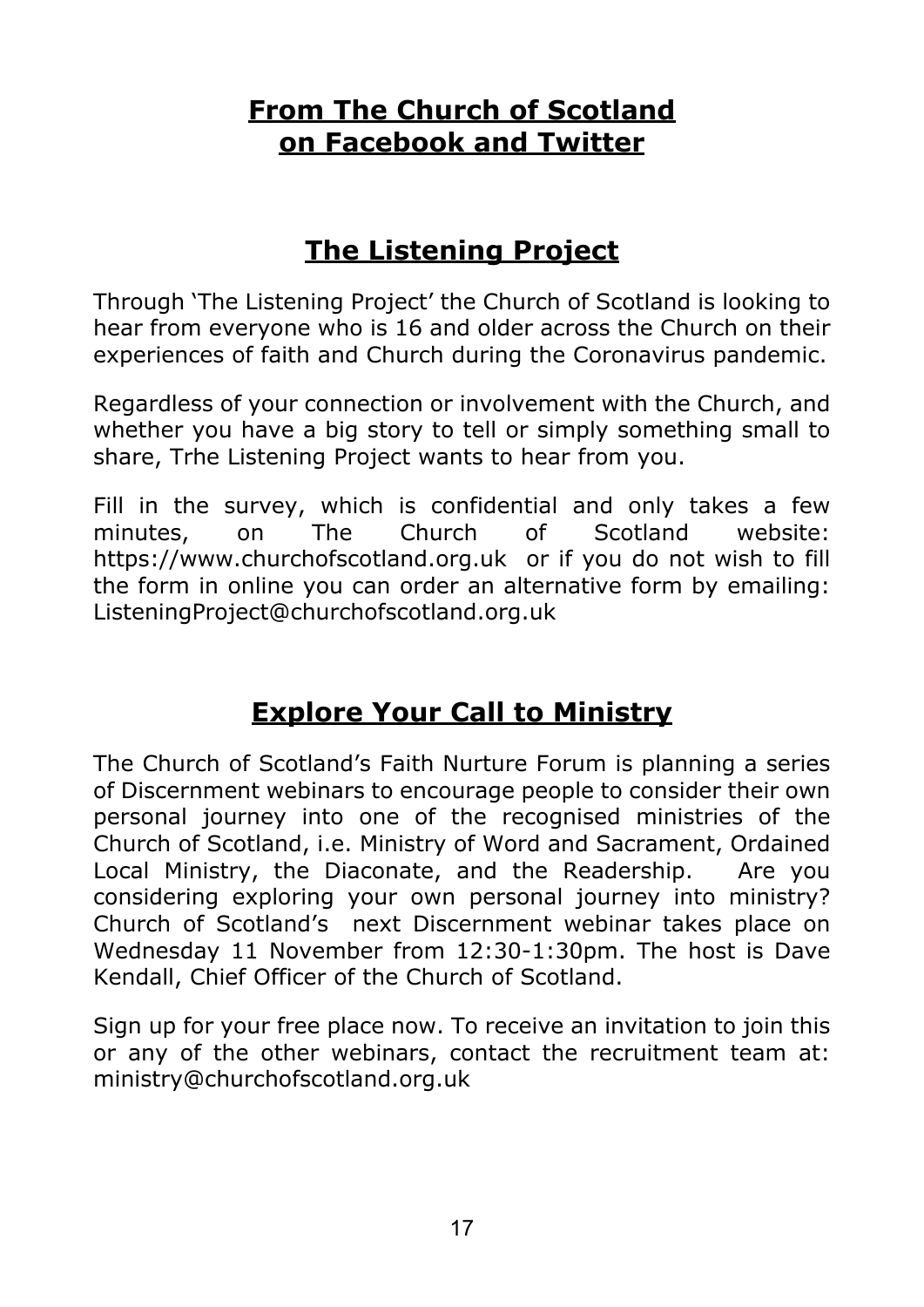# AROUND THE AISLES

- Tuesday and Thursday on Facebook-Live at 10am there is a Thought for the Day from Karen, Kate and Julia
- Tuesdays at 11am, if you are able to join Zoom, there's a coffee morning. Make a cup of tea or coffee and join in for a chat. Tuesdays at 8pm, The Book Group (see p12)
- Wednesday at 7pm on Zoom there's a Knit and Natter meeting. You can sew or knit or join the meeting just to chat. For either of these meetings email Karen to receive the Zoom joining code: [kkcampbell@churchofscotland.org.uk](mailto:kkcampbell@churchofscotland.org.uk)
- Thursday at 12.30pm you can join the Bible Study led by Julia on Zoom. For the coming weeks we will be looking at The Book of Acts. All welcome to join this informal gathering. Email Julia if you would like to receive the Zoom joining code in an email: [jcato@churchofscotland.org.uk](mailto:jcato@churchofscotland.org.uk)
- As we welcome people into the church for our Sunday Services, we will continue to broadcast the services live on Marchmont St Giles' Facebook Page and also on MSG YouTube Channel. There is coffee on Zoom after the service at 1130am.
- Ann has home-made jam and marmalade for sale to support the Church Development Fund. You can phone her on: 667 8325 to order some, and make payment at a later date.

If you know of anyone who would like to receive a paper copy of The Shuttle, let us know. Charles can print and deliver to anyone who cannot see it online.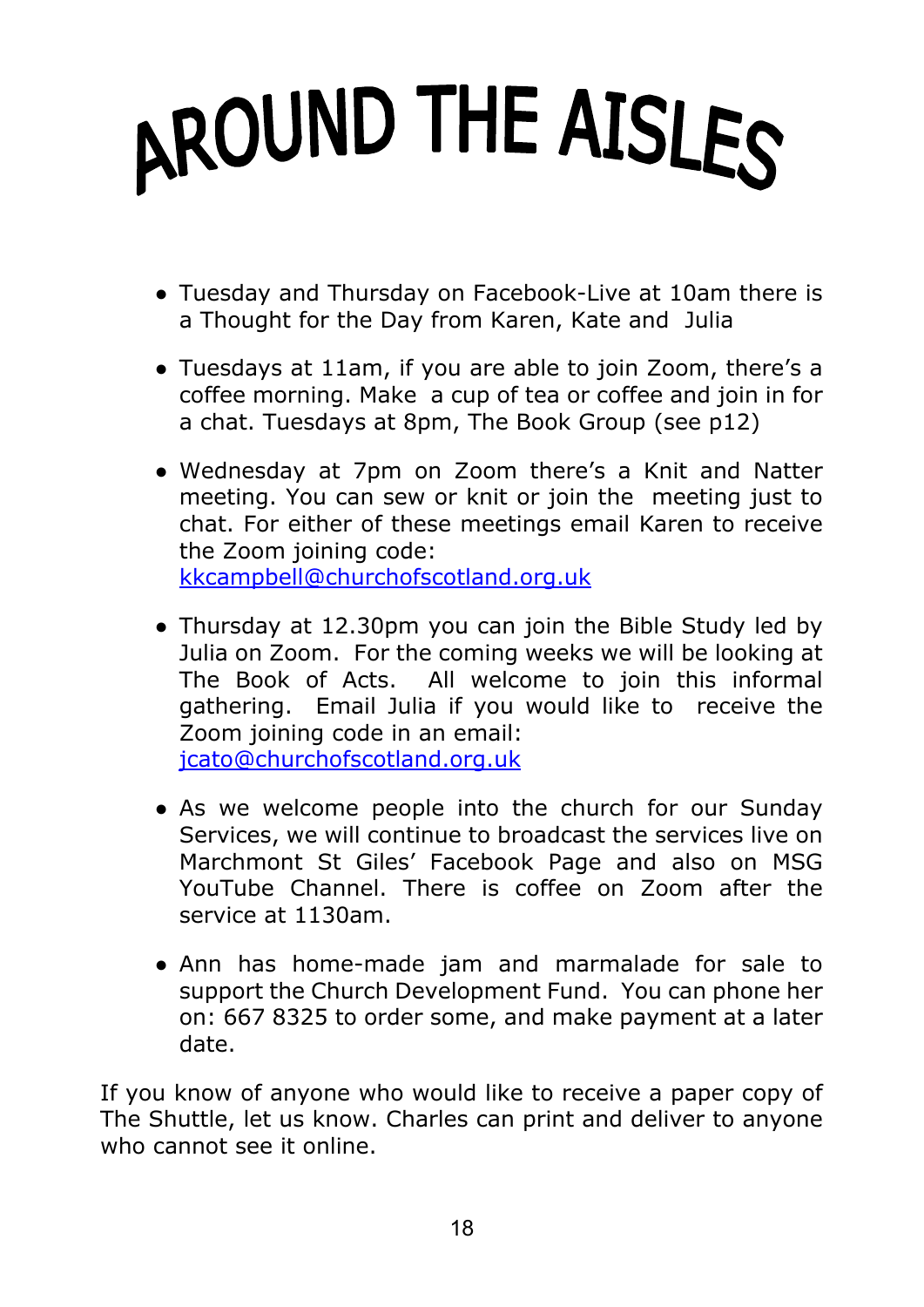# **November Quiz**

Thank you, Rix for this month's quiz question.



Where in The Bible is a sundial mentioned?

# **And finally**



Our *And finally* comes from The Guild this month, from a book called, The Laugh Shall be First by Rev Dr James A Simpson.

The Rev. Blair Monie offered the following preface to a prayer he once gave at a Church meeting:

'Lord, I am so happy about how well I have done thus far today. I have not gossiped. I have not been rude. I have not been pushy. I have not been a know-it-all. I really am glad about that. But now I have got to get out of bed …'